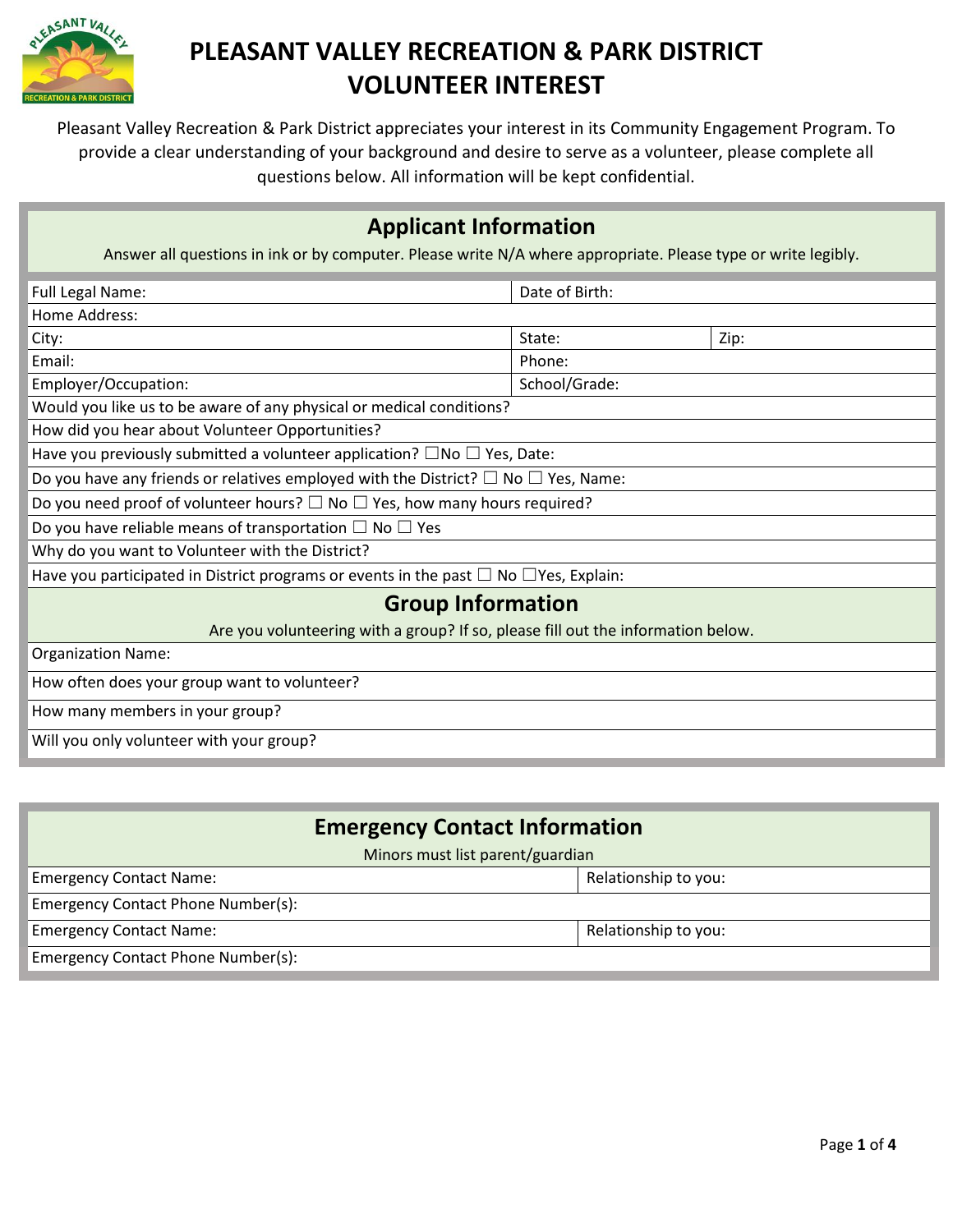

### **Volunteer Interest**

What Job/Program would you like to Volunteer for?

Have you ever volunteered before?  $\square$  No  $\square$  Yes, Explain

Use the space below to describe any job-related skills, knowledge, licenses, or special training you possess which relate to the position you would like to volunteer.

## **Volunteer Availability** Please indicate the days and times you are available to volunteer Do you want to volunteer: □One Time Events □Continual Basis | Available Start Date: How many hours per week are you able to Volunteer? Seasons:  $\Box$ Winter  $\Box$ Spring  $\Box$  Summer  $\Box$  Fall **Days Times** ☐Monday ☐ Tuesday  $\Box$  Wednesday □ Thursday ☐ Friday □ Saturday □ Sundav

Please Read and Initial Each Paragraph and Sign and Date Below

I understand that as a volunteer for the District, I am not now and will not become an employee of the District and have no employment rights of any kind. I understand that my status as a volunteer may be terminated at any time for any reason.

I understand that filling out a Volunteer interest form does not promise me a volunteer assignment with the District.

I understand that I may need to complete additional steps for my assignment to include a Livescan fingerprint Background Check and that a District staff member will reach out to me in regard to my application.

In the event of an emergency, volunteers are covered under the CAPRI Workers' Compensation Plan Policy.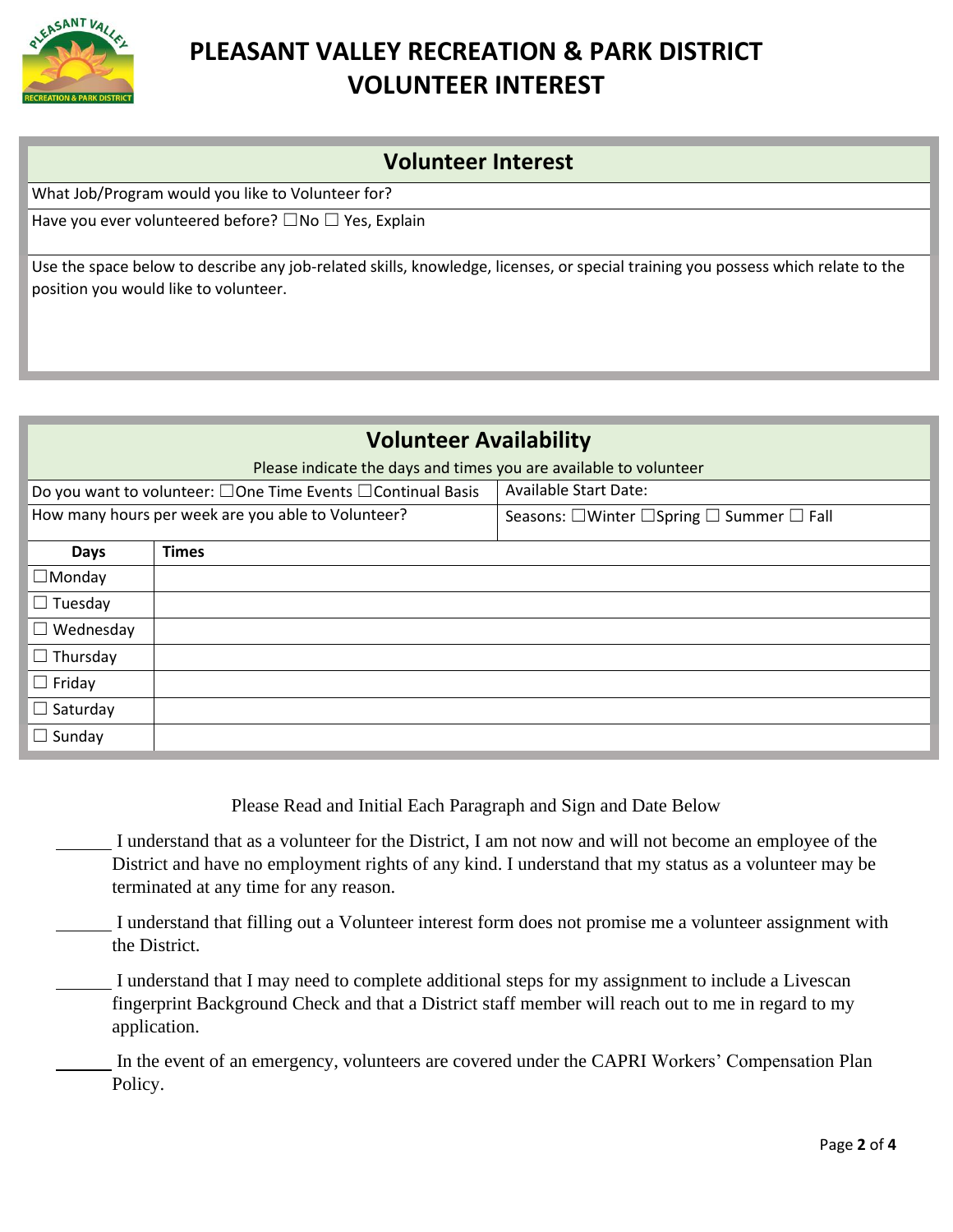

#### **VOLUNTEER AGREEMENT, WAIVER, AND RELEASE**

INFORMATION TO PARTICIPANT REGARDING RISK OF INJURY

In consideration for being permitted by the Pleasant Valley Recreation & Park District ("District") to participate in this volunteer assignment/ activity, I hereby waive, release, and discharge any and all claims for damages for personal injury, death, or property damage which I may have, or which may hereafter accrue to me, as a result of participation in the assignment/activity. This release is intended to discharge in advance the District (including its officers, employees, volunteers, and agents) from any and all liability arising out of or connected in any way with my participation in said activity, even though that liability may arise out of active or passive negligence or carelessness on the part of the persons or entities mentioned above.

It is further agreed that this waiver, release, and assumption of risk is to be binding on my heirs. administrators, executors, and assigns. I agree to indemnify and to hold District, (including its officers, employees, volunteers, and agents) free and harmless from any loss, liability, damage, cost, or expense which may arise out of or connected in any way with my participation in the volunteer assignment/activity.

I fully understand that my participation in this volunteer assignment/activity exposes me to the risk of personal injury, death, communicable diseases, illnesses, viruses, and/or property damage. I hereby acknowledge that I am voluntarily participating in this activity and agree to assume any such risks.

I certify that all statements on this application are true and correct to the best of my knowledge. I understand that the information I provide may be verified, and I give permission to the District to make inquiry of others concerning my suitability to act as a volunteer. I also understand that a criminal background check may be accomplished if that action is deemed necessary. I understand that any false statements will disqualify me from the District's volunteer program.

I am aware that the relationship between the District and a volunteer is "at will" in nature, and that it may be terminated at any time without cause by either the volunteer or the District. Further, I understand that as a volunteer, I am offering my services of my own free will without any expectation of compensation, health or life insurance, or other employee benefits of any kind. Finally, I agree to comply with all District rules and guidelines as well as all applicable public health rules, regulations, orders, and/or guidance in effect at the time of my participation in this volunteer activity.

PHOTOGRAPHIC RELEASE: I understand that photographs may be taken during this activity and hereby grant the District permission to use any such photo(s) for advertising or in promotional materials.

PARENTAL/GUARDIAN CONSENT: (to be completed and signed by parent/guardian if Volunteer is under 18 years of age.)

I hereby consent that my son/daughter, \_\_\_\_\_\_\_\_\_\_\_\_\_\_\_\_, participate as a volunteer in the above-referenced activity, and I hereby execute the above Agreement, Waiver, and Release on his/her behalf. I state that said minor is physically able to participate in said activity. I hereby agree to indemnify and hold the District (including its officers, employees, volunteers, and agents) free and harmless from any loss, liability, damage, cost, or expense which may arise out of or connected in any way with said minor's participation in said activity.

I hereby further acknowledge that I am not an employee of the District, but that I am covered under the Agency's workers' compensation plan since the District has adopted a resolution extending workers' compensation coverage to certain volunteers in specified categories pursuant to Labor Code Section 3363.5.